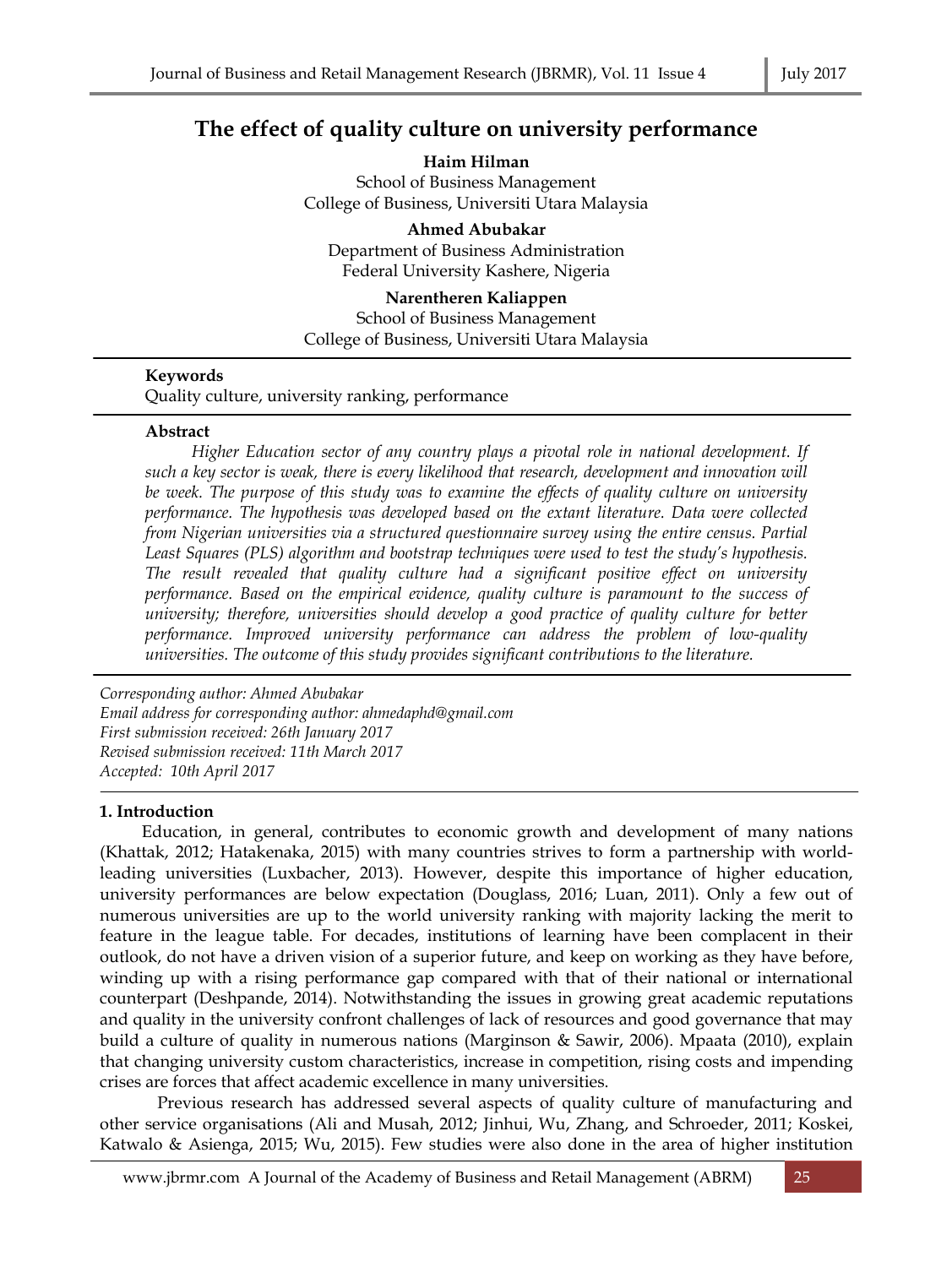performance especially universities, with quite a number focusing on student academic performance in universities (Arulampalam, Naylor, & Smith, 2012; Kabakchieva, 2013; Karpinski, Kirschner, Ozer, Mellott, & Ochwo, 2013; Kostopoulos, Kotsiantis, & Pintelas, 2015; Richardson, Abraham, & Bond, 2012). Other scholars, attempted to outline features of best, competitive or world class universities (Aguillo, Bar-Ilan, Levene & Ortega, 2010; Ahmed, 2015; Altbach, 2004 & 2009; Altbach and Balan, 2007; Breakwell & Tytherleigh, 2010; Collins & Ho, 2014; Mpaata, 2010; Salmi, 2009 & 2015; Shin & Jang, 2013; Shin & Toutkoushian, 2011) with a very little attention to the quality culture among others. In addition, other studies that add to the literature on universities performance are with an over side on measurement issues, limited items for performance measures are utilised, like the use of only research output and cumulative patent citations to scientific publications produced by individual universities (Hung, Ding, Wang, Lee, & Lin, 2015; McCormack, Propper & Smith, 2013). Others make use of individual staff and/or student as a unit of analysis in assessing the performance of the entire university (Ali and Musah, 2012; Kasim & Noh, 2012; McCormack et al., 2013).

 Therefore, based on preceding discussions the main purpose of this study is to answer the core research question as to what is the effect of quality culture on university performance, using a more robust university performance measures from a strategic perspective by selecting the chief executive as respondents. Thus, to examine the effect of quality culture on university performance, will add to the existing body of literature on a quality culture and university performance. The study will also enhance any further existing strategic decision guidelines on university competitiveness by providing the need for developing quality culture in the universities and higher institutions of learning.

# **2. Literature review**

# *2.1 concept of quality culture*

 Specialists in different fields of study from alternate point of view give diverse understandings to the concept of quality culture. Some of them include Liu (2000) who believes that quality culture is simply putting quality as the center by putting quality standard, quality improvement innovation, quality management art, quality consciousness, and other spiritual and cultural activities in an organisation. Similarly, Ning (2008) points out that quality culture is the organisation in lasting quality management process, enclose quality problems arising from the activities of all manners that will reflects the organisations' unique quality viewpoint of value, including the organisation standard, moral concepts, value orientation, innovative consciousness, competitive consciousness, way of behaviour, customs, legal concept, traditional concepts, organisation system, the goal of organisation, and enterprise image among others.

 Jia (2003) believes that quality culture form in an organisation by establishing and developing the process that will be rooted in the minds of all the organisational staff, deciding all the production activities of a series of quality-related values and norms. Also, Gao and Huang (2012) sees quality culture as the core part of corporate culture, which influenced by the social culture of environment and morality. The study further list uniqueness; mutability; objectivity; sociality; inheritance; and epochal character as characteristics of quality culture. Quality culture can also represent a system of values, customs, procedures and expectations which promote quality, in an environment oriented towards continually keeping and improving quality (Popa, 2005).

 More comprehensively, Al-Otaibi (2015) defines quality culture as a positive reflection of the environment with commitment to quality result, process, systems, and product; it stresses upon a persistent positive change in an organisation to interwoven with the organisation's strategy, policy or mission statement and is described as a way of decisions making. It is by and large referred to as attitude and values about improving the quality level of service of an organisation (Al-Otaibi, 2015). It is used to improve employee attitude, employee communication, and customer relationship. The perfect approach to building up a practical and sustainable quality culture is by offering training on regular basis and different educational sessions Al-Otaibi added.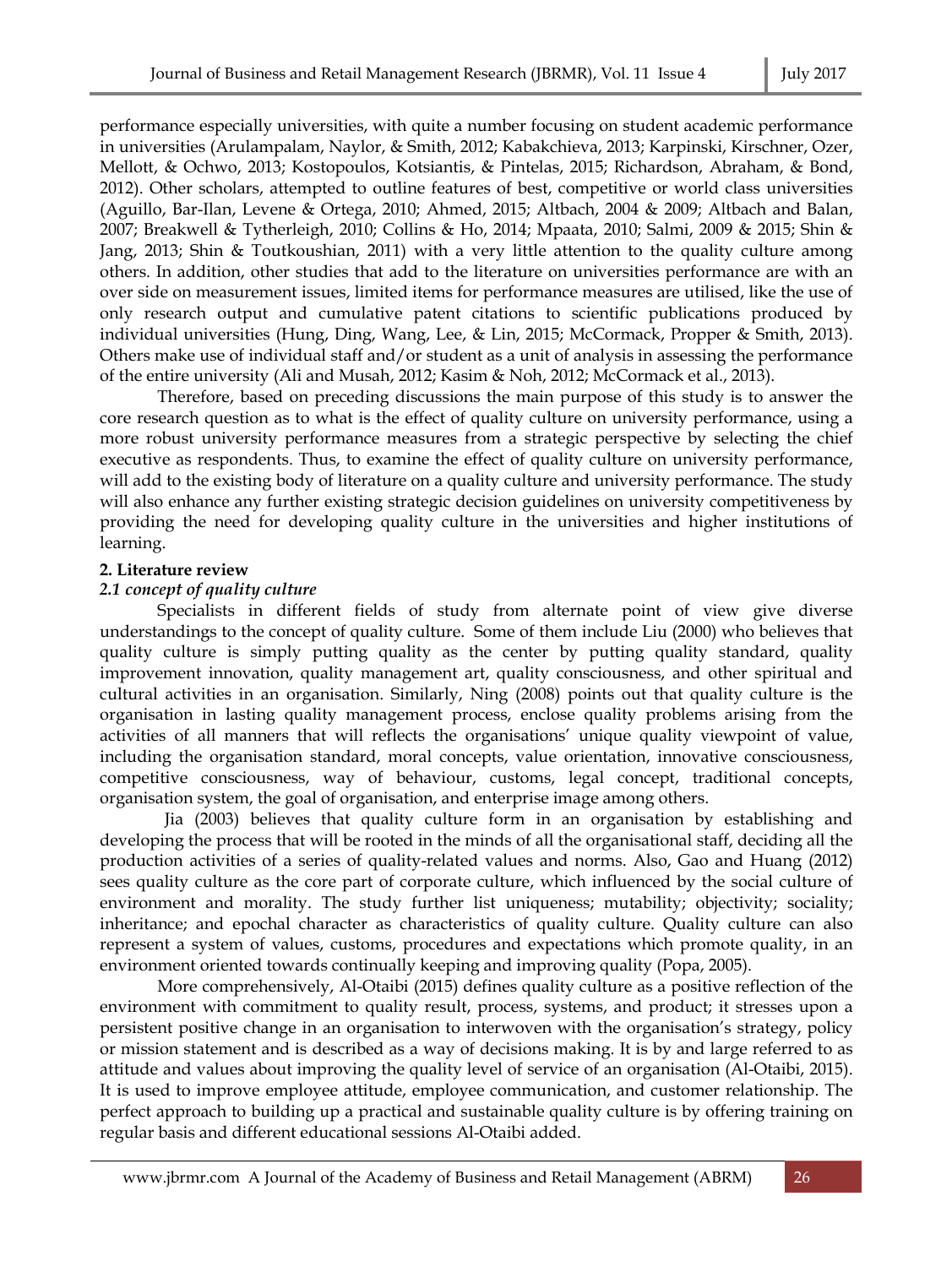Based on the above literature, the quality culture will be conceptualised in this study as the system of attitude, values, customs, procedures and expectations which promote quality, in an environment oriented organisation towards continually keeping and improving the quality level of services of an organisation.

# *2.1 Quality culture and performance*

 Studies exist on the variable quality culture. Jinhui et al. (2011) establish a relationship between quality exploration practices and operations performance with quality culture playing a critical role in organisational culture. Also, Gillies (2015) show how a systematic approach and supporting tools can support the development of a quality culture, and align cultural change with process improvement goals. The finding revealed that a structured approach to mentoring can deliver significant enhancements to a quality culture, complementing structured approaches to process improvement allowing alignment of cultural and process goals.

 Also, Wu (2015) considered the impact of quality culture on quality management practices and performance. Utilising information gathered from 397 Chinese manufacturing firms in a structural equitation model. The outcomes demonstrate a chain impact that quality culture serves as a precursor for infrastructure practices to produce results and base practices give a supporting base to core practices to create positive effect on quality performance. Similarly, Ali and Musah (2012) examine quality culture and workforce performance in the Malaysian higher education sector. With a total of 267 academic staff from the International Islamic University, Malaysia completed the survey questionnaires. The findings postulate statistically significant correlation between quality culture and workforce performance. The study further suggests a replication of the study with a more systematic, probability-based sample and larger samples and more institutions of higher learning.

 In addition, Koskei et al., (2015) examine the influence of quality culture on the performance of research institutions in Kenya. In analysing the data, quantitative research design utilising Analysis of Variance (ANOVA) for the analyses. The findings of the research study indicated that there was a strong relationship between quality culture and performance of research institutions in Kenya.

 Furthermore, Irani, Beskese and Love (2004) found that quality culture is a continuous improvement of products and service to enhance competitiveness in the business dynamic environment. This is relevant to university performance where they are required to maintain quality standards for entire stakeholders. Again, Yusof and Ali (2000) found a significant contribution of quality culture in improving the performance of an organization as well as influencing the thought, feelings, and interaction among members of the organization. Thus, quality culture is linked to the performance of the organization.

 On the basis of the above discussion and a suggestion from the work of Ali and Musah (2012) and Yorke (2000) this study is set to examine the effect of quality culture and university performance. Therefore, this study formulates the following hypothesis:

*There is a positive effect of Quality Culture on University Performance* 

# **3. Methodology**

 PLS path modelling was used in assessing the effect of quality culture on university performance. The chief executive (vice chancellors) forms the respondents to this study with the institutions as unit of analysis. The choice of the management/chief executives as the respondents is due to their knowledge and experience about university performance. Hence, their views on the variables of study will help in the realisation of the set objective of this paper. The study gets a total of Ninety-nine (99) accredited universities in Nigerian as population through Nigerian Universities Commission (NUC) as at 2015 that is the body in charge of regulating Nigerian universities. The entire census was taken for data collection. A design structured questionnaire was sent to the management of each university.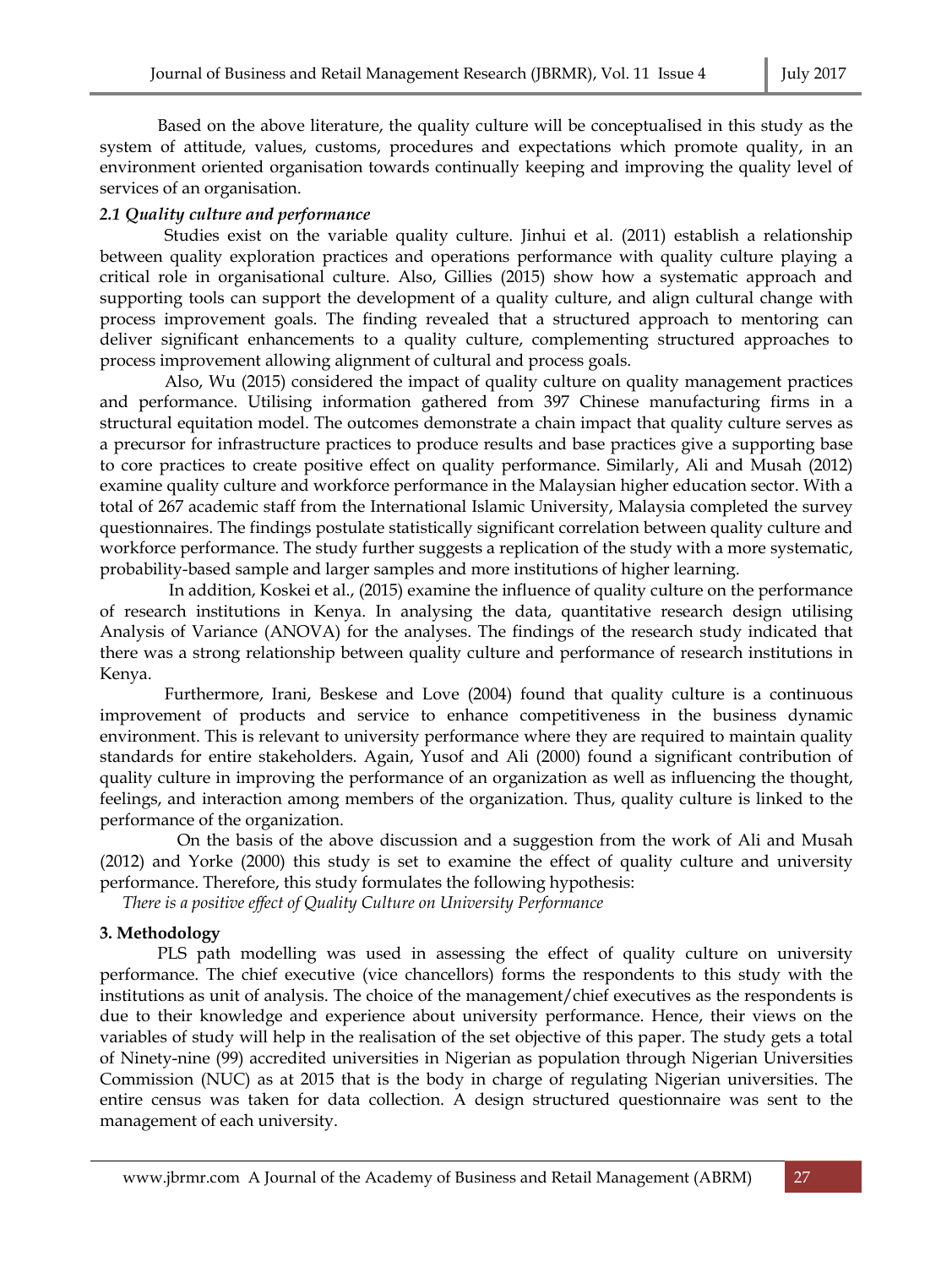A total of 53 universities responded to the survey, constituting 53.5% response rate after a double follow-up. 44 responses was utilised for the analysis as 9 of the responses were considered problematic and excluded from the analysis, because of the issue missing data, univariate and multivariate outlier. The measurement items for the constructs of this study were adapted from previous studies. Quality culture is measured using 4 items scale adopted from the work of Wu (2015) with a reliability coefficient of 0.90. While that of university performance was measured with the synthesized university performance indicators totalling 12 items adapted from Academic Ranking World University (ARWU); Quacquarelli Symonds (QS) world university rankings; Times Higher Education (THE) world university ranking; and Ranking web of universities (Webometrics) based on teaching, internationalisation, research, size, impact and prestige, which were subjected to face validity and reliability test. The study found the items reliable with an alpha coefficient of 0.98. In line with previous studies, we used a five-point Likert-type scale to measure the items. The scales for both the quality culture and university performance range from "strongly disagree" to "strongly agree."

#### **4. Results and discussion**

 To analyze the research model, we employed the Partial Least Squares (PLS) analysis technique using the Smart PLS 3.0 software (Ringle, Wende & Becker, 2015). Following the recommended two-stage analytical procedures by Anderson and Gerbing (1988), we tested the measurement model (validity and reliability of the measures) followed by an examination of the structural model (testing the hypothesized relationships) (see Hair, Hult, Ringle, & Sarstedt, 2016; Ramayah, Lee, & Boey, 2011). To test the significance of the path coefficients and the loadings, a bootstrapping method was used (Hair et al. 2016)

*Measurement model evaluation* 

 To assess the measurement model reliability and validity were examined through the Cronbach's alpha coefficient, factor loadings, the index of composite reliability and average variance extracted (AVE) (Gholami, Sulaiman, Ramayah, & Molla, 2013). The factor loadings of all items but one has achieved a level of significance, Item coded UP3 was deleted due to low loading. Alpha coefficients were all higher than 0.7, the composite reliabilities were all above 0.7 and the AVE values were also higher than 0.5 as suggested by Hair et al. (2016) (see Table 1)

| Construct                     | Items           | Loadings | Cronbach's Alpha | CR    | $\bold{AVE}$ |
|-------------------------------|-----------------|----------|------------------|-------|--------------|
| Quality Culture               | QC1             | 0.946    | 0.910            | 0.938 | 0.790        |
|                               | QC <sub>2</sub> | 0.829    |                  |       |              |
|                               | QC3             | 0.939    |                  |       |              |
|                               | QC4             | 0.835    |                  |       |              |
| <b>University Performance</b> | UP1             | 0.968    | 0.978            | 0.982 | 0.831        |
|                               | UP2             | 0.966    |                  |       |              |
|                               | UP <sub>4</sub> | 0.736    |                  |       |              |
|                               | UP <sub>5</sub> | 0.969    |                  |       |              |
|                               | UP <sub>6</sub> | 0.969    |                  |       |              |
|                               | UP7             | 0.975    |                  |       |              |
|                               | UP8             | 0.739    |                  |       |              |
|                               | UP <sub>9</sub> | 0.752    |                  |       |              |
|                               | <b>UP10</b>     | 0.963    |                  |       |              |
|                               | <b>UP11</b>     | 0.957    |                  |       |              |
|                               | <b>UP12</b>     | 0.971    |                  |       |              |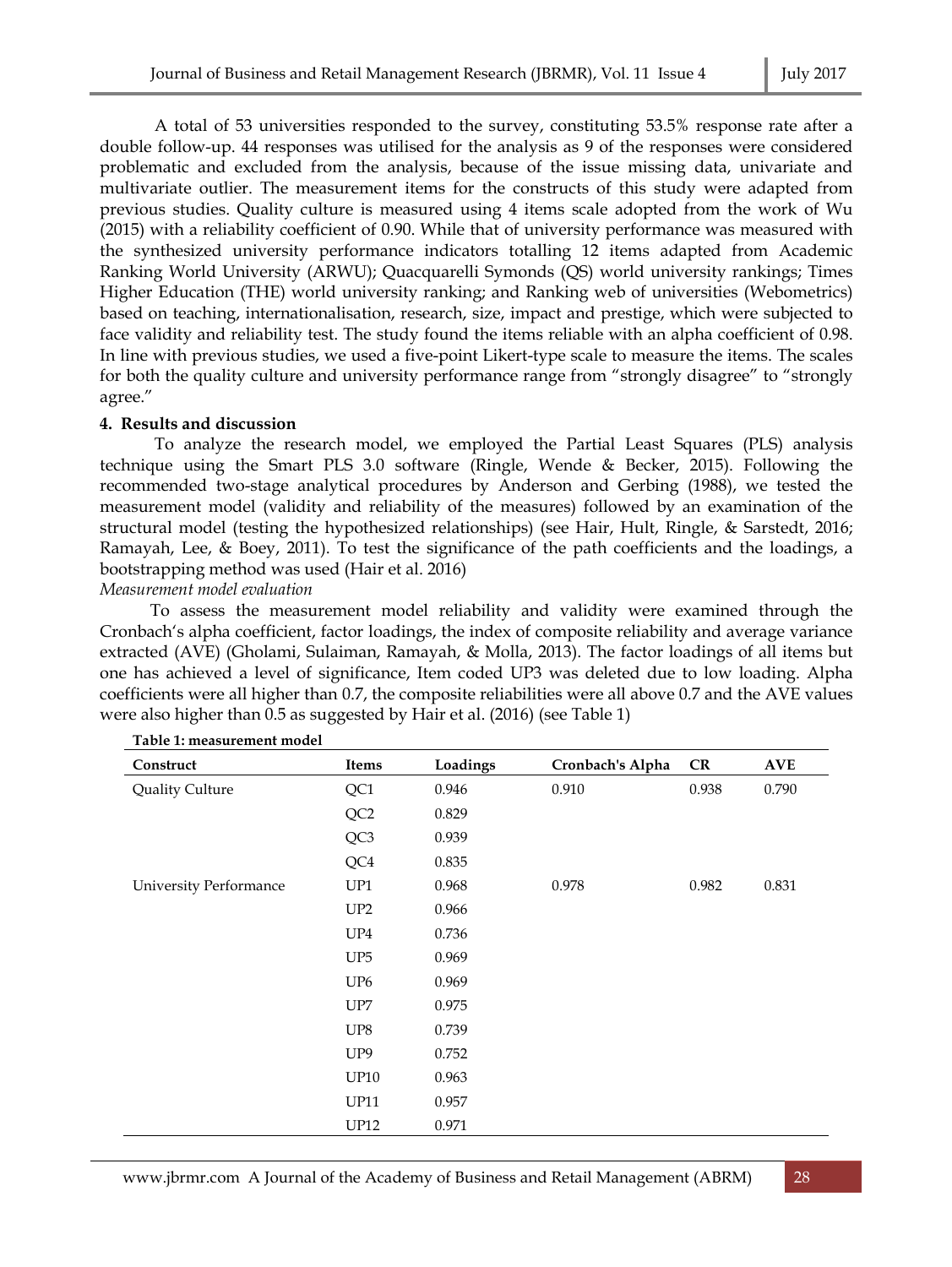

## **Figure 1**

# *SmartPLS Algorithm Graph for the study Structural model evaluation*

Assessing the structural model involves evaluating  $R^2$ , beta and the corresponding t-values (Hair et al. 2016). To obtain the t-values, a bootstrapping procedure with 5000 resample was applied. Therefore, the bootstrapping result from the Smart PLS on the effect of quality culture on university performance shows acceptance for the hypothesis. The result reveals that path coefficient from quality culture to university performance (QC -> UP) is statistically significant with a beta ( $\beta$ ) value of 0.552, t-value of 8.310 and a p-value of 0.000 significant at the p<0.01 (see Table 2).

## **Table 2**



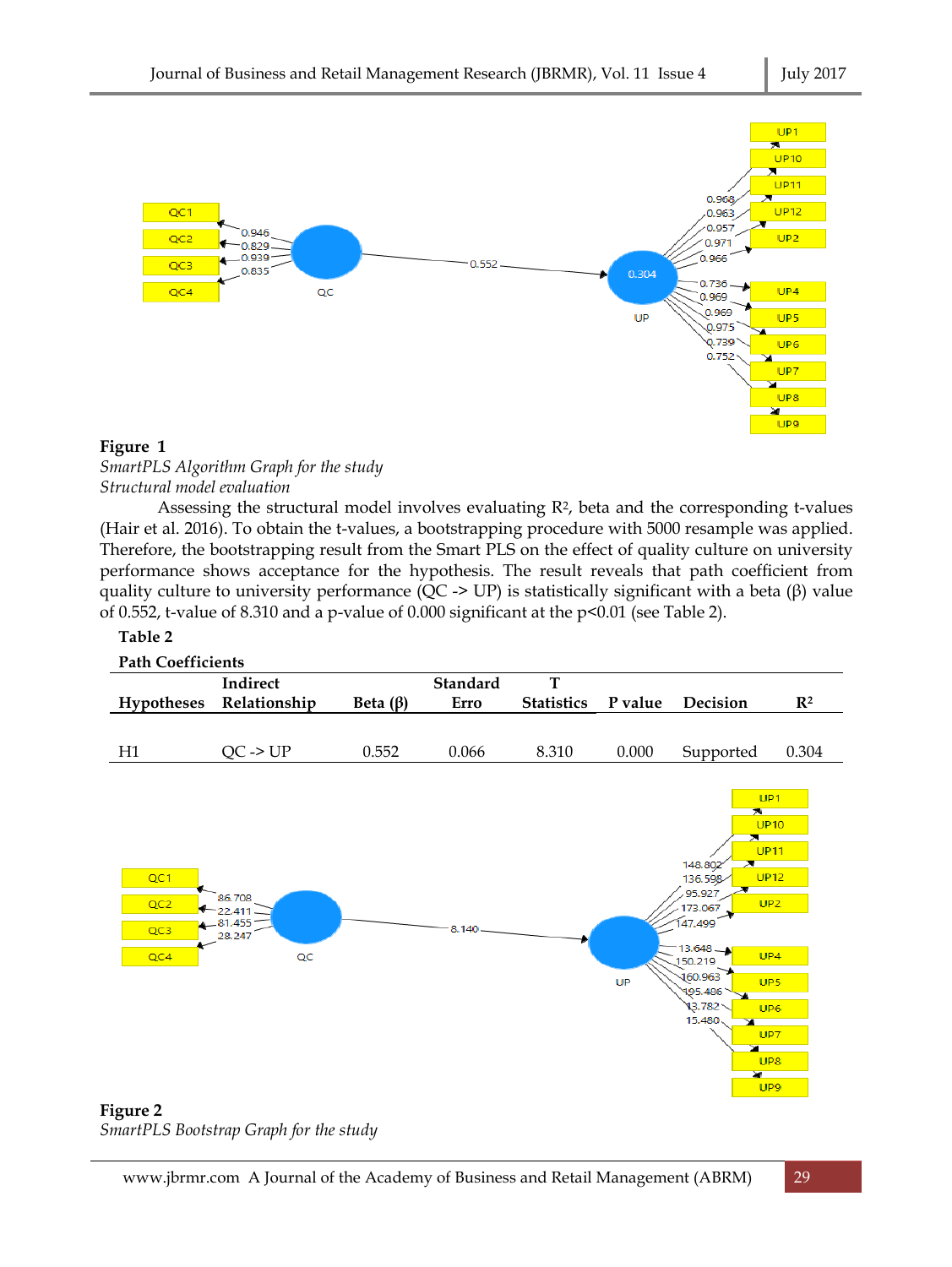Though, it was suggested that a good parsimonious model is the one with high  $\mathbb{R}^2$  value explained by relatively fewer independent latent variables. As in this case the R<sup>2</sup> value is 0.304 and it deemed satisfactorily since it has exceeded 1.5 percent as argued by Falk and Miller (1992). The low R2 value is not surprise due to the nature of the model with only one independent variable to the dependent.

 On the general note, the finding has empirically reveals that quality culture has significant positive effect on university performance. The implication of this finding is that the higher the level of quality culture the more a university will perform. Quality culture is the system of attitude, values, customs, procedures and expectations which promote quality, in an environment oriented organisation towards continually keeping and improving the quality level of services of an organisation.

 The implication of this finding is that the vice chancellors of the Nigerian universities supported the contribution of quality culture to the performance of universities. Therefore, the finding of this study implies that for varsities to compete favourable in the ranking table it need to develop a quality culture practices where the behaviour, attitude, and expectations of all the stakeholders is guided towards continually keeping and improving the quality level of services of the universities. In other words, university management should have a continuous improvement plan that is supported by innovation that can build a strong culture, which can positively improve the universities' competitiveness. This will go a long way in improving the performance of the universities.

 In addition, this result is consistent with Ali and Musah (2012); Koskei et al., (2015); Wu (2015) who reveal a positive association between quality culture and performance. For example, Irani et al. (2004) found that quality culture is a continuous improvement of products and service to enhance competitiveness in the business dynamic environment. This is relevant to university performance where they are required to maintain quality standards for entire stakeholders. Again, Yusof and Ali (2000) found a significant contribution of quality culture in improving the performance of an organization as well as influencing the thought, feelings, and interaction among members of the organization. Thus, quality culture is linked to the performance of the organization.

## **5. Conclusion**

 In conclusion, the research objective is to examine the effect of quality culture on university performance. The finding of this relationship was supported based on the empirical validation. This indicated that quality culture is a determinate of university performance. Therefore, issues regarding quality culture should be of priority to university management.

## **Limitations and Future Research**

 Even though, the study made theoretical and practical contributions to the university performance. Some limitations exist for that need to be noted and addressed. The first limitation is that, even though there are so many variables in existence that may predict university performance, this study is limited to quality culture as guided by the existing literature. The research model could explain only 30.4% of the total variance in university performance, which means there are other latent variables that could significantly explain the variance. Again, the scope of the research was limited to the Nigerian universities alone.

 To conquer the above limitations, this study recommends that future studies be conducted using other variables that can make significant predictions of university performance. The direct relationship suggested that construct amounting 69.6% may have a strong positive relationship with the criterion variable. A future research should consider a wider scope with university across west Africa and beyond.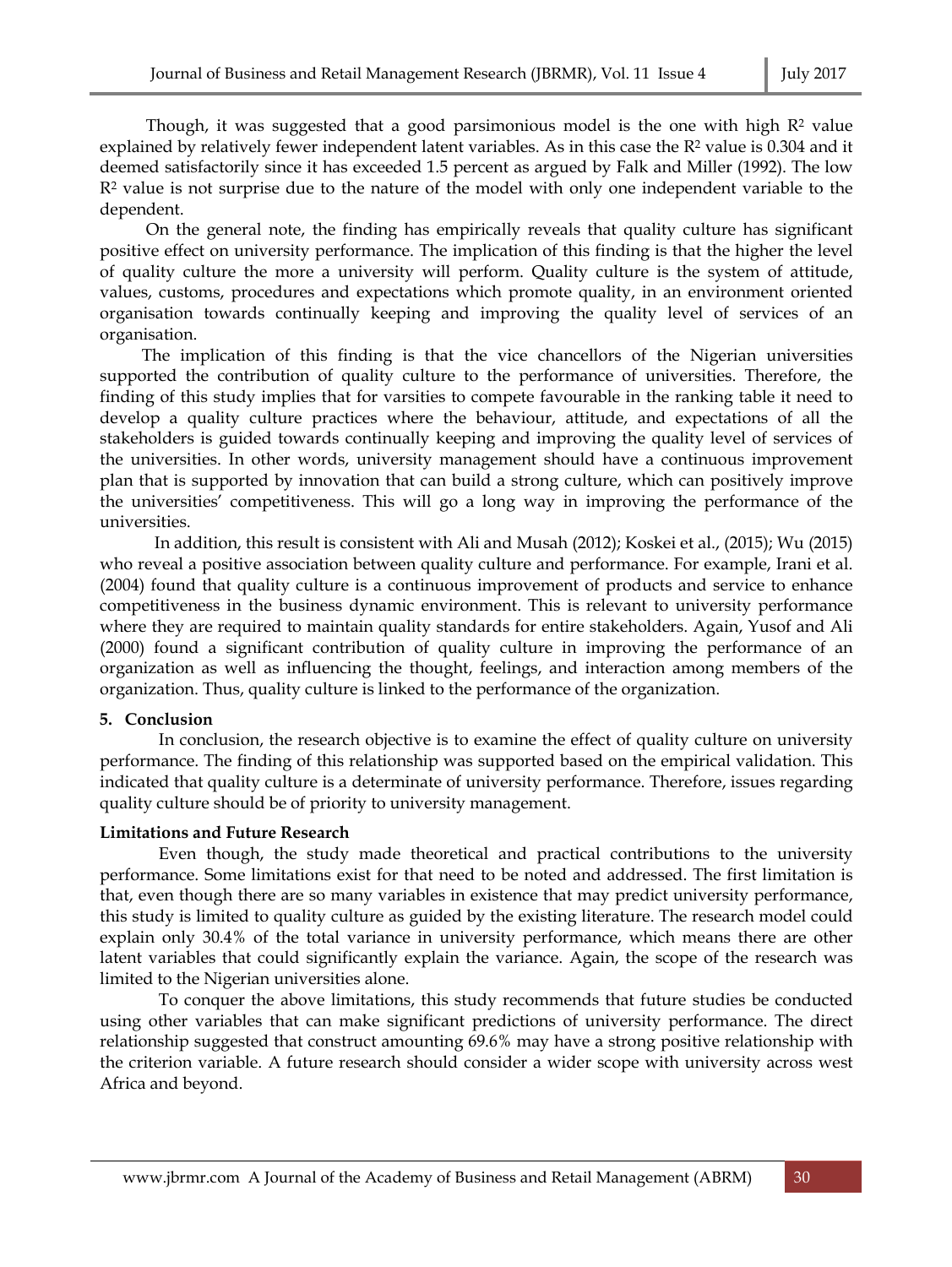## **References**

- Aguillo, I. F., Bar-Ilan, J., Levene, M., & Ortega, J. L. (2010). Comparing university rankings. *Scientometrics*, *85*(1), 243-256.
- Ahmed, H. O. K. (2015). Strategic approach for developing world-class Universities in Egypt. *Journal of Education and Practice*, *6*(5), 125-145.
- Ali, M. H., & Musah, B. M. (2012). Investigation of Malaysian higher education quality culture and workforce performance. *Quality Assurance in Education*, *20*(3), 289-309.
- Al-Otaibi, F. M. S. (2015). Role of exploratory factor analysis applicability of TQM practices on the items of quality culture in the kingdom of Saudi Arabia. *International Journal of Business and Management*, *10*(1), 136-143.
- Altbach, P. G. (2004). Globalisation and the university: Myths and realities in an unequal world. *Tertiary Education & Management*, *10*(1), 3-25.
- Altbach, P. G. (2009). Peripheries and centers: Research universities in developing countries. *Asia Pacific Education Review*, *10*(1), 15-27.
- Altbach, P. G., & Balan, J. (2007). *World class worldwide: Transforming research universities in Asia and Latin America*. JHU Press
- Anderson, J. C., & Gerbing, D. W. (1988). Structural equation modeling in practice: A review and recommended two-step approach. *Psychological bulletin*, *103*(3), 411.
- Arulampalam, W., Naylor, R. A., & Smith, J. (2012). Am I missing something? The effects of absence from class on student performance. *Economics of Education Review*, *31*(4), 363-375.
- Breakwell, G. M., & Tytherleigh, M. Y. (2010). University leaders and university performance in the United Kingdom: is it 'who 'leads, or 'where 'they lead that matters most?. *Higher*
- *Education*, *60*(5), 491-506.
- Collins, F. L., & Ho, K. C. (2014). Globalising higher education and cities in Asia and the Pacific. *Asia Pacific Viewpoint*, *55*(2), 127-131.
- Deshpande, M. (2014). Entrepreneurship Approach to Higher Education Policy Aspects. *Handbook of Research on Higher Education in the MENA Region: Policy and Practice: Policy and Practice*, 148.
- Douglass, J. A. (2016, December 2). University leadership 'poor' quality, says higher education scholar. *Times Higher Education*. Retrieved from
- https://www.timeshighereducation.com/news/university-leadership-poor-quality-says-highereducation-scholar.
- Falk, R. F., & Miller, N. B. (1992). *A primer for soft modeling*. University of Akron Press.
- Gao, Z., Ye, J., & Huang, Y. (2012). Study on the Construction of Enterprise Quality Culture for Brand Strategy. *iBusiness*, *4*(3), 260-264.
- Gholami, R., Sulaiman, A. B., Ramayah, T., & Molla, A. (2013). Senior managers' perception on green information systems (IS) adoption and environmental performance: Results from a field survey. *Information & Management*, *50*(7), 431-438.
- Gillies, A. C. (2015). Tools to support the development of a quality culture in a learning organisation. *The TQM Journal*, *27*(4), 471-482.
- Hatakenaka, S. (2015). The role of higher education institutions in innovation and economic development. *International Higher Education*, (47).
- Hung, W. C., Ding, C. G., Wang, H. J., Lee, M. C., & Lin, C. P. (2015). Evaluating and comparing the university performance in knowledge utilization for patented inventions. *Scientometrics*, *102*(2), 1269-1286.
- Irani, Z., Beskese, A., & Love, P. E. D. (2004). Total quality management and corporate culture: constructs of organisational excellence. *Technovation*, *24*(8), 643-650.
- Jia, H., (2003). Enterprise quality culture construction and enterprise quality management, *Journal of Engineering Quality*, *46*(10), 175-180.
- Jinhui Wu, S., Zhang, D., & Schroeder, R. G. (2011). Customization of quality practices: the impact of quality culture. *International Journal of Quality and Reliability Management*, *28*(3), 263-279.

www.jbrmr.com A Journal of the Academy of Business and Retail Management (ABRM) 31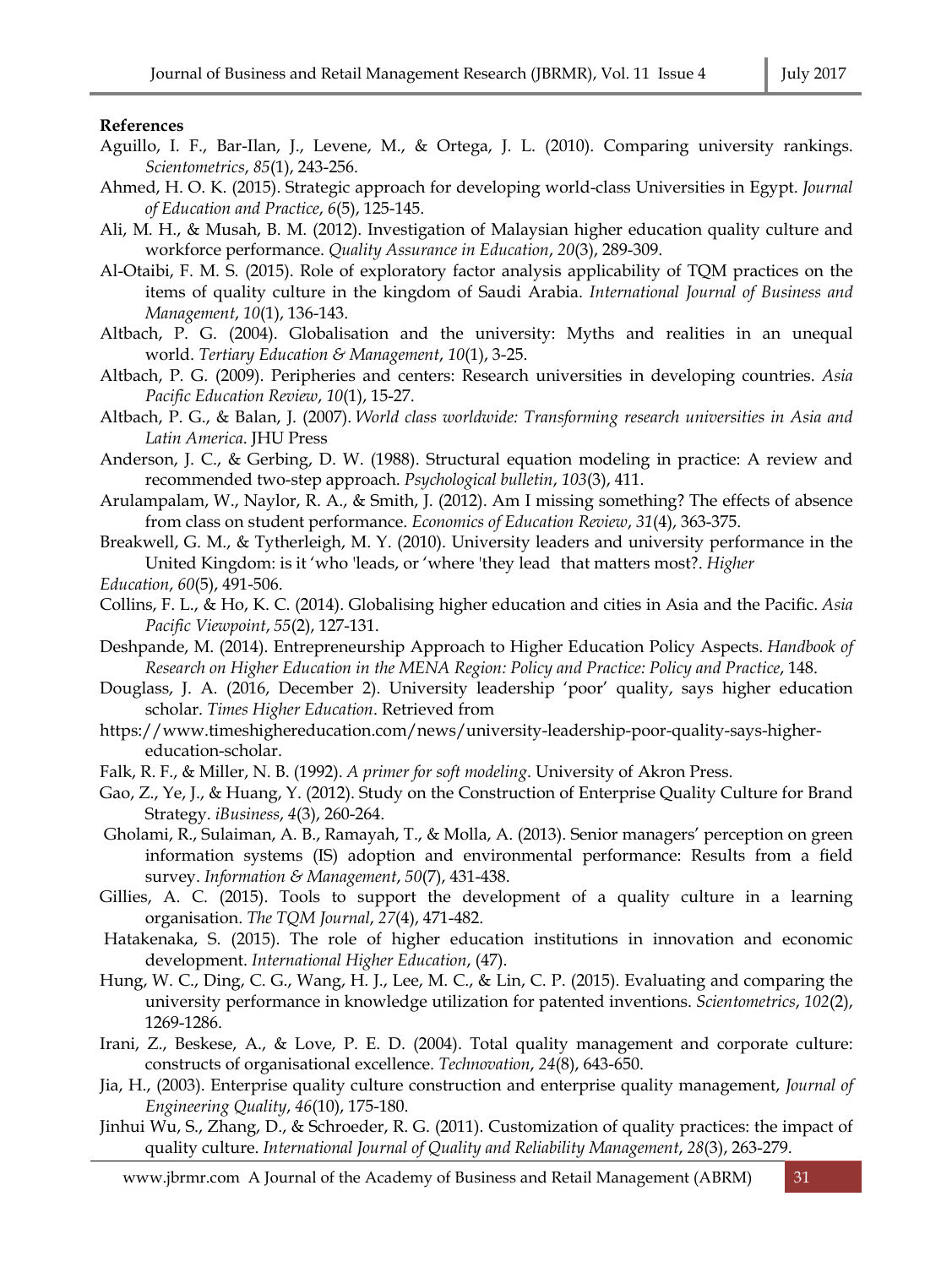- Kabakchieva, D. (2013). Predicting student performance by using data mining methods for classification. *Cybernetics and information technologies*,*13*(1), 61-72.
- Karpinski, A. C., Kirschner, P. A., Ozer, I., Mellott, J. A., & Ochwo, P. (2013). An exploration of social networking site use, multitasking, and academic performance among United States and European university students. *Computers in Human Behavior*, *29*(3), 1182-1192.
- Kasim, R. S. R., & Noh, I. (2012). The impact of organisational innovativeness on the performance of the university: An analysis among selected Malaysian private universities. in *Innovation Management and Technology Research (ICIMTR), 2012 International Conference on* (pp. 1-5). IEEE.
- Khattak, N. U. R. (2012). The contribution of education to economic growth: evidence from Pakistan. *International Journal of Business and Social Science*, *3*(4), 145-151.
- Koskei, R., Katwalo, A. M., & Asienga, I. (2015). Influence of Quality Culture on Performance of Research Institutions in Kenya. *African Journal of Business & Economic Research*, *10*(1), 25-54.
- Kostopoulos, G., Kotsiantis, S., & Pintelas, P. (2015). Predicting Student Performance in Distance Higher Education Using Semi-supervised Techniques. In *Model and Data Engineering* (pp. 259-270). Springer International Publishing.
- Liu, L. M. (2000). On enterprise quality culture aesthetic evaluation, *Journal of Metallurgical Standardization and Quality*, *18* (1), 69-72
- Luan, P. V. (2011, December 4). VIETNAM: Higher education quality poor, says minister. *University World News*. Retrieved from
- http://www.universityworldnews.com/article.php?story=2011120222340 338
- Luxbacher, G. (2013). World University Rankings: How much influence do they really have? *The Guardian*. Retrieved from http://www.theguardian.com
- Marginson, S., & Sawir, E. (2006). University leaders' strategies in the global environment: A comparative study of Universitas Indonesia and the Australian National University. *Higher Education*, *52*(2), 343-373.
- McCormack, J., Propper, C., & Smith, S. L. (2013). Herding cats? Management and university performance. *The Economic Journal, 124* (August), F534– F564.
- Mpaata, A. K. (2010). University Competiveness through Quality assurance; The Challenging Battle for Intellectuals.
- Ning, H., (2008) Discussion on enterprise quality culture significance, *Journal of Science and Technology Information*, *5*(18), 71-76.
- Popa, F. (2005). The culture of quality-the essential condition for the institutions involved in changing management. in *International Conference on Management and Industrial Engineering* (p. 306). Niculescu Publishing House.
- Ramayah, T., Lee, J. W. C., & In, J. B. C. (2011). Network collaboration and performance in the tourism sector. *Service Business*, *5*(4), 411-428.
- Richardson, M., Abraham, C., & Bond, R. (2012). Psychological correlates of university students' academic performance: a systematic review and meta-analysis. *Psychological bulletin*, *138*(2), 353.
- Ringle, C. M., Wende, S., & Becker, J. M. (2015). SmartPLS 3. *Boenningstedt: SmartPLS GmbH, http://www. smartpls. com*.
- Salmi, J. (2009). *The challenge of establishing world-class universities*. World Bank.
- Salmi, J. (2015). To Be or Not to Be—A World-Class University?. *International Higher Education*, (80), 17-18.
- Shin, J. C., & Jang, Y. S. (2013). World-class university in Korea: Proactive government, responsive university, and procrastinating academics. In *institutionalization of world-class university in global competition* (pp. 147-163). Springer Netherlands
- Shin, J. C., & Toutkoushian, R. K. (2011). The past, present, and future of university rankings, in *University Rankings* (pp. 1-16). Springer Netherlands.

www.jbrmr.com A Journal of the Academy of Business and Retail Management (ABRM) 32